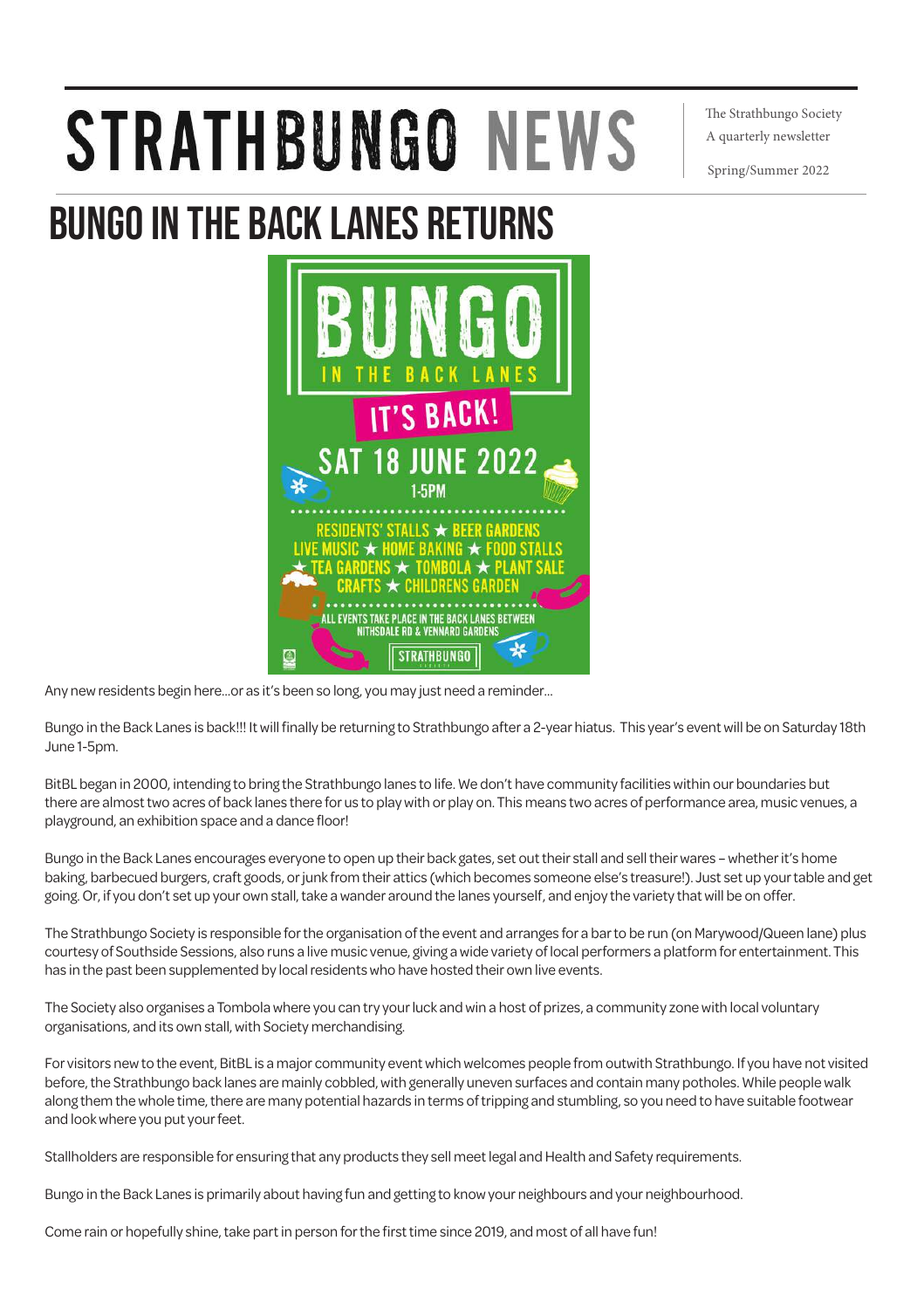#### Network Rail



Strathbungo residents will by now have noticed that work has begun at the road bridge at the end of Moray Place, with the preliminary re-routing of essential services before the demolition of the old Strathbungo station (latterly Susie's Store) and re-structuring of the bridge itself.

Prior to work commencing, communications with Network Rail improved and there were comprehensive discussions, particularly with the Moray Place residents. Work however will continue for the best part of a year, and in terms of noise, possibly the worst is yet to come, while we will all have to get used to re-routed traffic.

There has been a commitment on the part of the Council to begin discussions on traffic management once the work on the road bridge has been completed, to bring it into the active travel network in the area, meaning greater priority for cyclists and pedestrians. We look forward to taking part in that debate.

### Strathbungo Lanes Regeneration



We are pleased to say that on the 9th May, Glasgow City Council announced that the Society has been successful in its bid to the Council's Private Lanes Improvement fund to make improvements in the lanes in our area. The focus of the bid was to make repairs making the lanes less prone to flooding and potholes, and thus more accessible for walking and cycling.

It is also to be hoped that the initiative will continue and that we can make further bids in future.

### Queens Park Playpark

There is a campaign to improve Queen's Park north play area. It's in a terrible state and not fit for purpose. The park serves as an important asset to children living in flats with limited garden space. There's currently poor separation of play equipment by age group and no inclusive play equipment.

A local resident has organised a petition calling on the council to ensure the Scottish Government's "parks and open spaces funding" is allocated to improving the play area in their capital investment programme 2022-23.

You can find out more and view photos of the play equipment here: http://improveourpark.co.uk/. You can view (and sign!) the petition here: https://chng.it/YQP6kz7PC5. Your support would be greatly appreciated!



## New Victoria Gardens is 150 years old

New Victoria Gardens is familiar to many of us for its ever-popular August Show, its great plant stall at Bungo in the Back Lanes, and its other public events. This year it celebrates its 150th anniversary on its current site, hidden among the tenements of East Pollokshields. It had moved from Cathcart Road, "adjoining the Govan Iron Works Pond," where Victoria Gardens had been created in 1864, and its first summer show was held on its new site in Pollokshields on 24 August 1872.

*The North British Daily Mail reported, "A flower show and promenade took place on Saturday afternoon in the new Victoria Gardens. … The new gardens are pleasantly situated in Lilybank Road, near Pollokshields, upon four and a half acres, obtained upon a permanent lease of ten years from Sir Wm. Stirling-Maxwell. The gardens are already in beautiful order - abounding with flowers and vegetables, well grown, and indicating skill and care on the part of the amateurs."* It has been on this site ever since.

To celebrate Glasgow's oldest allotment (and one of Scotland's), a beautiful book will be published recording its place in the history of allotment culture. From the competitive hobbyists of the Victorians and the fashionable back-to-the-soil Edwardians; as a sanctuary for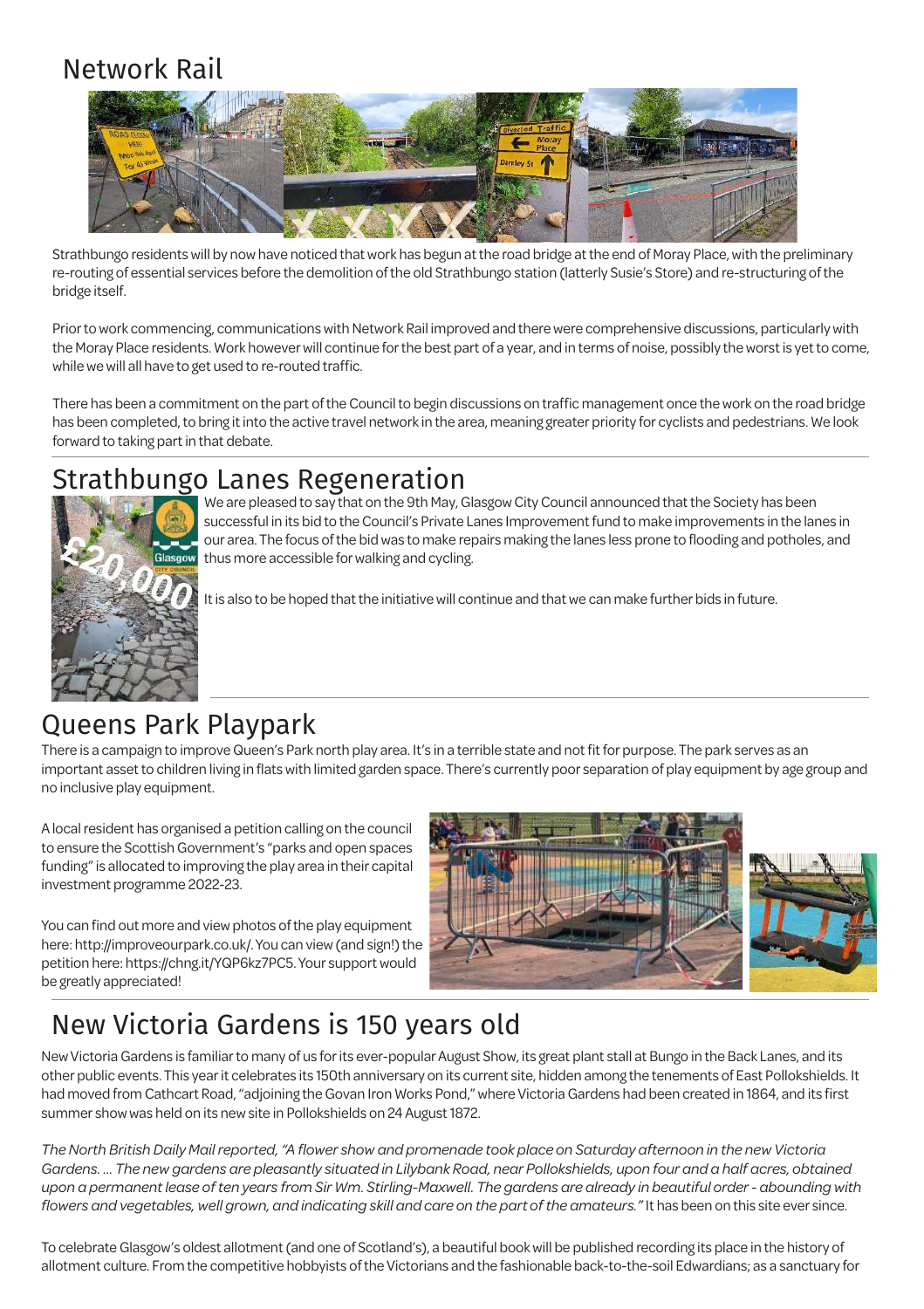the unemployed in the Great Depression and an essential contribution to the war effort in two World Wars; to the current recognition of the role of allotments in food security, sustainability, education and wellbeing. The book will feature writing, photographs and drawings by plotholders from the 1920s to the 2020s.

A commemorative slate plaque has been commissioned from one of Scotland's leading letter-cutters to publicly and permanently mark New Victoria Garden's contribution to Pollokshields' heritage.

The book and plaque will be launched at this year's summer show on 20 August. Be there!



*'Mr and Mrs James McNaughtoan on their plot at New Victoria Gardens, 1920s'*

## Pollok Ex Serviceman's Club Demolished

Unfortunately, the Pollok Ex-Servicemen's Club Located directly opposite Crossmyloof station on Titwood Road is no more with the imminent expansion of the car dealership.

The Club was normally the reserve of, surprise surprise, exservicemen. But it was quite the secret wee venue. When the regular punters weren't going about the essential business of domino tournaments, scrabble championships, darts and snooker the unassuming hut occasionally played host to a variety of gigs, parties, and club nights. The cheery interior was more likely to remind you of times at your granny's caravan than a typical Glasgow gig venue, but it offered a warm and friendly space to party and is a sad loss to the community.



## Update on the Arnold Clark development

Representatives from AS Homes and Southside Housing Association (SHA) attended the last Strathbungo Society committee meeting and elaborate on their plans for the site at Pollokshaws Road and Nithsdale Drive.



#### More bike hangers

In response to concerns raised around "sunlight analysis", the height at the corner has been dropped from eight storeys to seven. At the Strathbungo end, it will then drop to 5 storeys to match the roofline of the next building. On Nithsdale Drive, it will drop to 4 storeys near the Mission Hall. it remains to be seen if this will allay fears of residents about shadows cast by the building.

There will be no on-site car parking, but the expectation is to use existing parking (some electrified) and secure cycle storage. All services in the gas-free red brick building are contained within the footprint of the building with solar panels on the roof.

Another bike hanger has appeared recently this week in Strathbungo, at the Pollokshaws Road end of Queen Square. It was originally planned for the other end of the street, but the Society passed on concerns regarding the width of the hanger on the narrow roadway, and so it has been installed at 2 Queen Square, which is wider. There is clearly a need for these; this one is already fully booked, as is every other one in the neighbourhood. you want to add your name to the waiting list or request another one somewhere, you can do so on the cyclehoop website. A space costs £72 per year.



## Strathbungo to Shawlands Primary School Bike Bus



A bike bus is a group of people cycling, scooting or wheeling together along a set route. Since 29th October a new bike bus has been taking primary school children from Strathbungo to Shawlands Primary School. It departs from the junction of Thorncliffe Gardens with Titwood Road at 08:30 every Friday. From Friday 3rd December there will be a new first stop at 08:25 at the Nithsdale Road phone box.

This has been loads of fun and hugely successful with about 7 families taking part each week and both children and their parents loving it. By travelling as a bunch parents can work together to keep the children safe while the children have fun with their friends and encourage each other. There is plenty of space for more parents and children from across Strathbungo to join in and we'd love to welcome you aboard the bike bus! This initiative was inspired by a joyful video of a similar bus in Barcelona, which should give you a good idea of how much fun this is. If you would like to join the coordinating WhatsApp group please mail strathbungoecogroup@gmail.com. You can also follow the bus on Twitter.